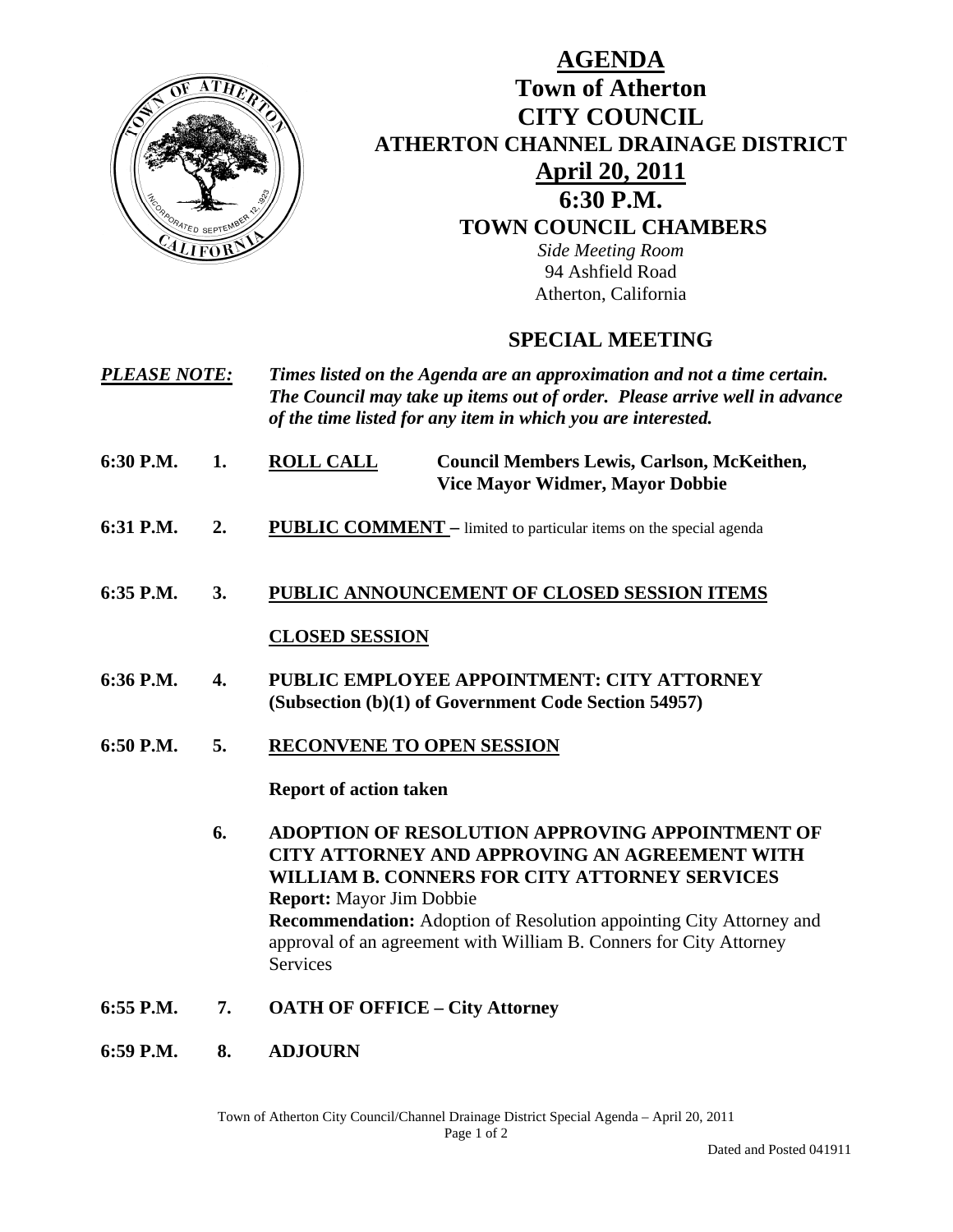**Pursuant to the Americans with Disabilities Act, if you need special assistance in this meeting, please contact the City Clerk's Office at (650) 752-0500. Notification of 48 hours prior to the meeting will enable the City to make reasonable arrangements to ensure accessibility to this meeting. (29 CRF 35.104 ADA Title II)**